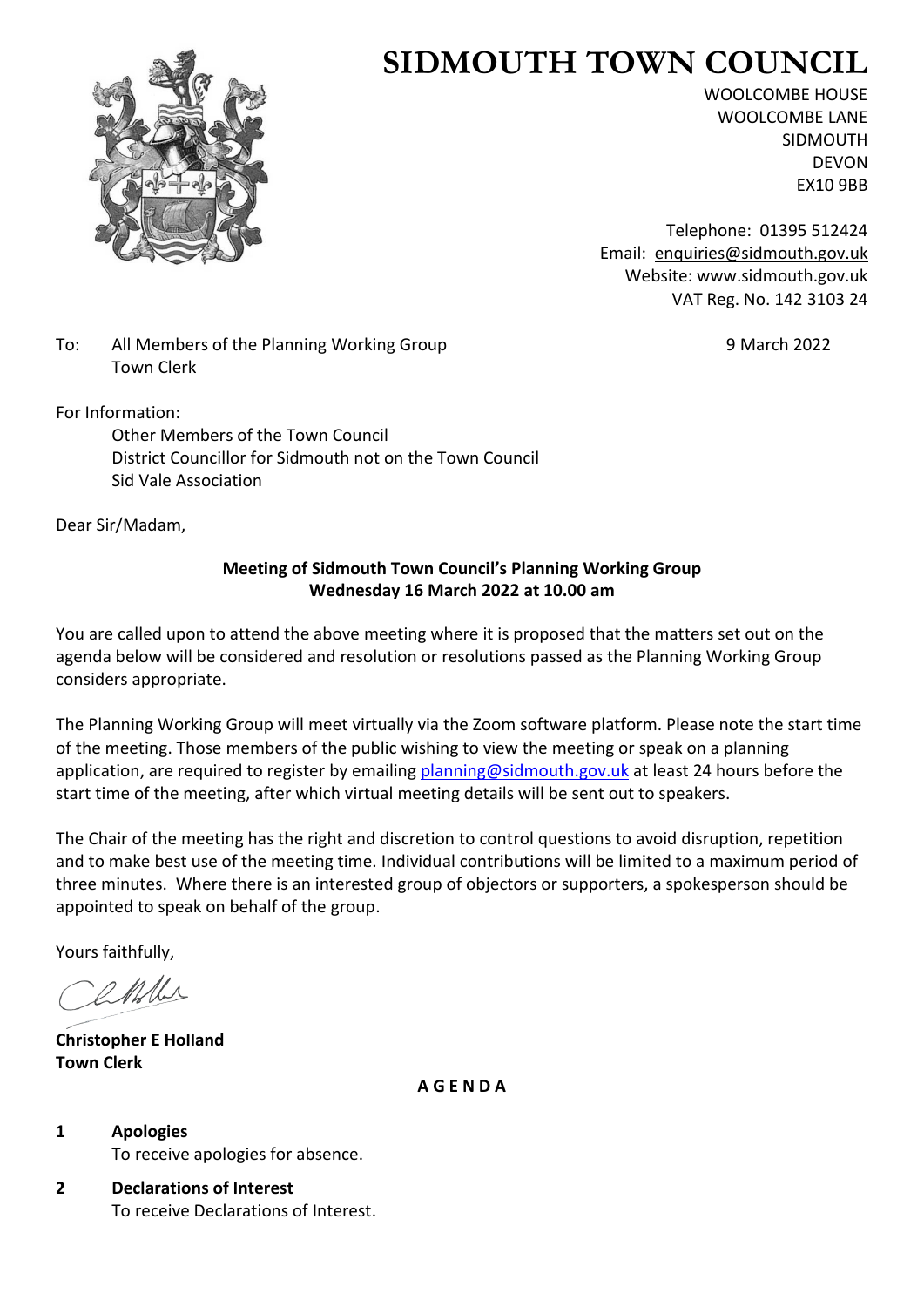## **3 Minutes**

To agree and delegate to the Chair of the Planning Working Group to sign as a true and accurate record, the Minutes of the Planning Committee meeting of 2 March 2022.

# **4 District Council Members**

It is formally noted that the participation of those Councillors who are also members of the East Devon District Council in both the debate and subsequent vote is on the basis that the views expressed are preliminary views taking account of the information presently made available to the Town Council. The District Councillors reserve their final views on the application until they are in full possession of all the relevant arguments for and against.

# **5 Applications for consideration – Statutory Obligations**

Town and Parish Councils are Statutory Consultees to the Local Planning Authority and as such do not make decisions apart from applications for advertising consents and trees. The Town Council's Planning Working Group is required to make known its willingness to support, or not, planning applications based on local knowledge and current planning policies in order that these views can be taken into account when the decision is made by the District Council as Planning Authority. In accordance with Sidmouth Town Council Standing Orders Item 3(d) – (i) Members of the public may speak on each planning application on the agenda for up to three minutes.

# **6 Urgent items or Amended Plans Received After Formulation of the Agenda.**

To receive a report from the Planning Clerk of any urgent planning items or amendments to planning applications received after formulation of the agenda.

## **Applications for consideration**

| $\overline{\mathbf{z}}$ | 22/0399/FUL<br>East Ward  | Ms Lucy<br>Anderson   | Fat Face, 4 Fore Street, Sidmouth, EX10 8AJ. Repair and repainting of<br>existing fascia, shopfront and soffit. Repainting of existing stallriser and<br>projecting sign.                                                                                                                                  |
|-------------------------|---------------------------|-----------------------|------------------------------------------------------------------------------------------------------------------------------------------------------------------------------------------------------------------------------------------------------------------------------------------------------------|
| 8                       | 22/0400/AD<br>V East Ward | Ms Lucy<br>Anderson   | Fat Face, 4 Fore Street, Sidmouth, EX10 8AJ. Removal of fascia sign and<br>replacement with non-illuminated fascia sign. Installation of a 'A board'<br>and sign panel to cover existing stencil.                                                                                                          |
| 9                       | 21/3039/FUL<br>East Ward  | Mr Duncan<br>Barnsley | The Bays, Coburg Road, Sidmouth, EX10 8NF. Construction of single<br>storey extensions, porch and plant room to front. Alterations to and<br>raising of roof, installation of side facing window at first floor level,<br>alterations to fenestration and alterations to the existing vehicular<br>access. |
| 10                      | 22/0447/FUL<br>North Ward | Rachel<br>Russell     | 6 Ashley Crescent, Sidmouth, EX10 9UE. Single storey rear extension.                                                                                                                                                                                                                                       |
| 11                      | 22/0515/FUL<br>North Ward | Mr Blockley           | 59 Woolbrook Road, Sidmouth, EX10 9XB. Formation of 2 no parking<br>spaces in front garden and replacement open sided porch, replacement<br>doors/windows to rear elevation.                                                                                                                               |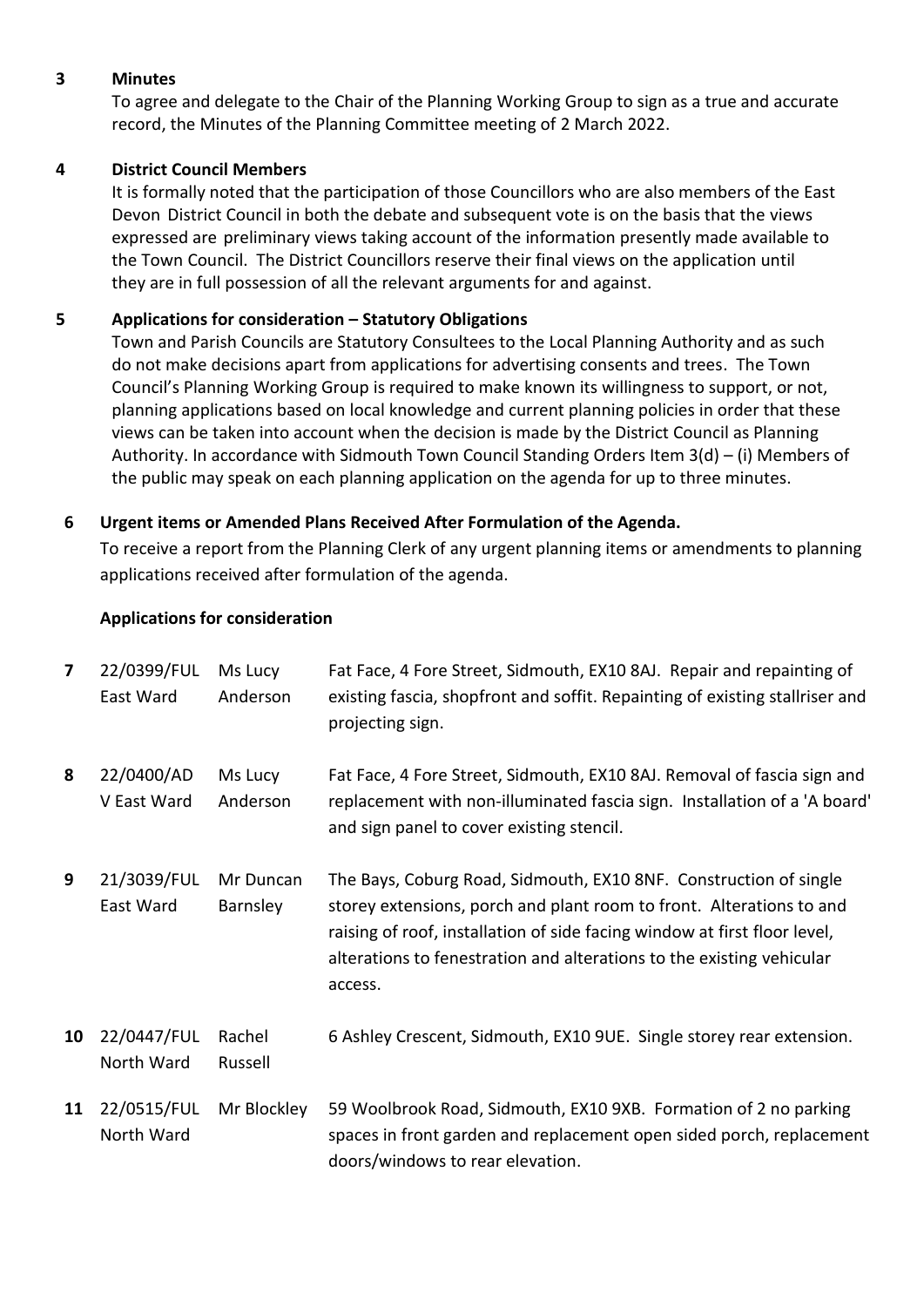- **12** 22/0478/FUL Alastair Salcombe Regis Ward Pratt Inglemead, Sidcliffe, Sidmouth, EX10 9QA. Garage conversion to single storey side and rear extension and an infill extension. **13** 22/0479/FUL Mr Sidford Ward Christopher Timms Blue Ridge, Elm Way, Sidford, Sidmouth, EX10 9SY. Installation of internal stairwell, addition of first floor and raising of existing roof by 1m.
- **14** 22/0443/FUL Mr Chris South Ward Lockyear Bickwell House, Stadway Meadow, Sidmouth, EX10 8TB. Installation of 12 PV ground mounted solar panels.
- **15** 22/0210/FUL Mr & Mrs South Ward Brandon 35 Winslade Road, Sidmouth, EX10 9EX. Single storey rear infill extension including 2x roof light with alteration to fenestration and installation of an air source heat pump on west elevation
- **16** 22/0448/FUL Rob and South Ward Sue Doughty Runnymede Orchard Close, Manor Road, Sidmouth, EX10 8RS. Removal of timer shed and green house, extension to garage and new study.
- **17** 22/0390/FUL Mr Terence South Ward Chappell Heathers, Knowle Drive, Sidmouth, EX10 8HW. Removal of existing hedge, restoration of low retaining wall beneath hedge and erection of timber fence along boundary with highway.

#### **18 Tree Preservation Orders**

None received at time of publication of agenda.

#### **19 Trees in Conservation Areas**

To note the following proposed works to trees in a Conservation Area.

- **a)** 22/0371/TCA Mrs Burnell Lime Tree House, Muttersmoor Road, Sidmouth, EX10 8RH. T1, Red Oak: shorten back second order branches over roof by 2m to a suitable side branch to leave a natural form; shorten back remaining side branches by a similar amount to leave a radial spread of approximately 8m; remove dead wood over 75mm.
- **b)** 22/0075/TCA 6 Sidmount, Station Road, Sidmouth, EX10 8XU. T1 Pittosporum Light crown reduction and trim to give 1 metre clearance from Monterey Cypress T1007; T2 Phillyrea latifolia - Take back to the line of the hedge and trim to leave a height of 6 metres; T3 Turkey Oak - Trim low-lying branch (facing west) back to union as in attached photo, to free it from the Yew alongside; T4 Magnolia - Reduce western side by 45cm, making pruning cuts up to 20mm diameter. Retain a height of 5.5 metres. Crown lift to 1 metre above ground level. Previously granted in 14/0643/TRE. (These notes correspond to a visit from Robin Offer on December 17th 2021.)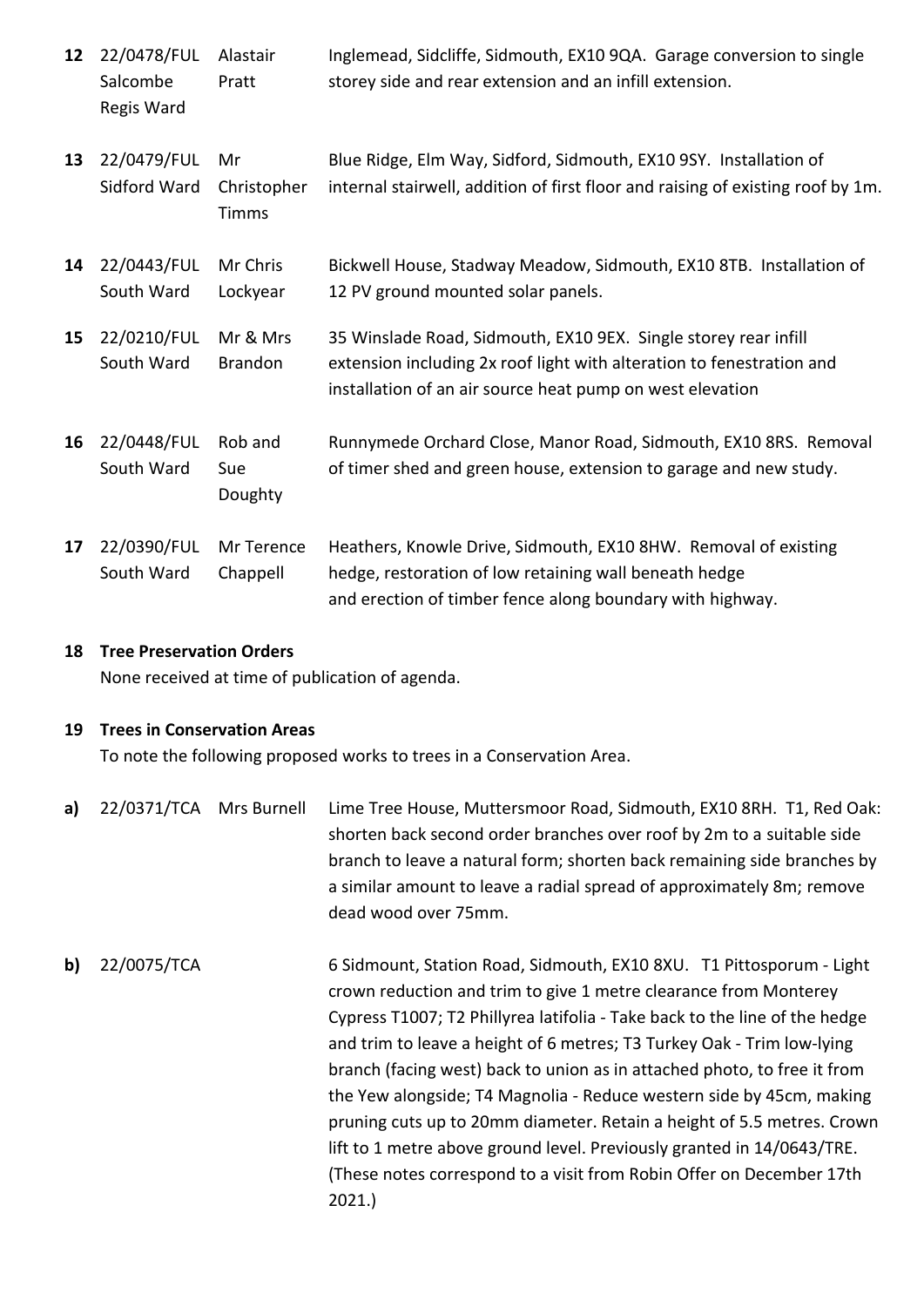**c)** 22/0241/TCA Mr Bruce Smith Byways, Hillside Road, Sidmouth, EX10 8JD. T1 Ash : DBH 12 to15 inches; pollard to suitable pruning points around 5.5m from ground level to allow more light to properties and allow more space between tree and garage next door

## **20 Tree Preservation Orders**

Notification of any applications to trees covered by Tree Preservation Orders**.**

| Brett    | 11 Balfour Manor, Station Road, Sidmouth, EX10 8XW. Macrocarpa:           |
|----------|---------------------------------------------------------------------------|
| Marriott | Dismantle and remove leaving an approximately 4m high stump               |
|          | depending on condition of wood at this height as it is dying from the top |
|          | down and is very close to a road (Broadway); planting two evergreen       |
|          | trees in approximately the same location to help maintain the look and    |
|          | screening of the area.                                                    |
|          | a) $22/0119/TRE$                                                          |

**b)** 22/0052/TRE Lewis The Rectory, Glen Road, Sidmouth, EX10 8RW. T1, Cedar: Further to recent storm damage: Reduce 3 lowest lateral branches of Atlas Cedar on the West side by up to 2m to reduce the risk of future failure; prune fractured branch stubs back to main stem

## **21 Tree Preservation Orders**

Notification of any applications to trees covered by Tree Preservation Orders. None received at time of publication of agenda.

**22 Notification of any works which constitute an exemption to a Tree Preservation Order.** None received at time of publication of agenda.

## **23 To report any unsupported decisions**

21/3196/FUL Westering, 1 Connaught Close, Sidmouth, EX10 8TU. Install 3 No rooflights to side elevation, raise existing dormer on front elevation by approx 450mm Sidmouth Town Council **EDDC** 

SUPPORT REFUSED

21/3229/FUL 17 Higher Woolbrook Park, Sidmouth, EX10 9ED. Single storey rear extension; erection of new rear

> Sidmouth Town Council **EDDC** UN-SUPPORT APPROVED

21/2947/FUL The Haven, Frys Lane, Sidford, Sidmouth, EX10 9SP. Creation of a driveway to provide offstreet parking.

| Sidmouth Town Council | EDDC     |
|-----------------------|----------|
| UN-SUPPORT            | APPROVED |

#### **24 Appeals**

None received at the time of the formulation of the agenda.